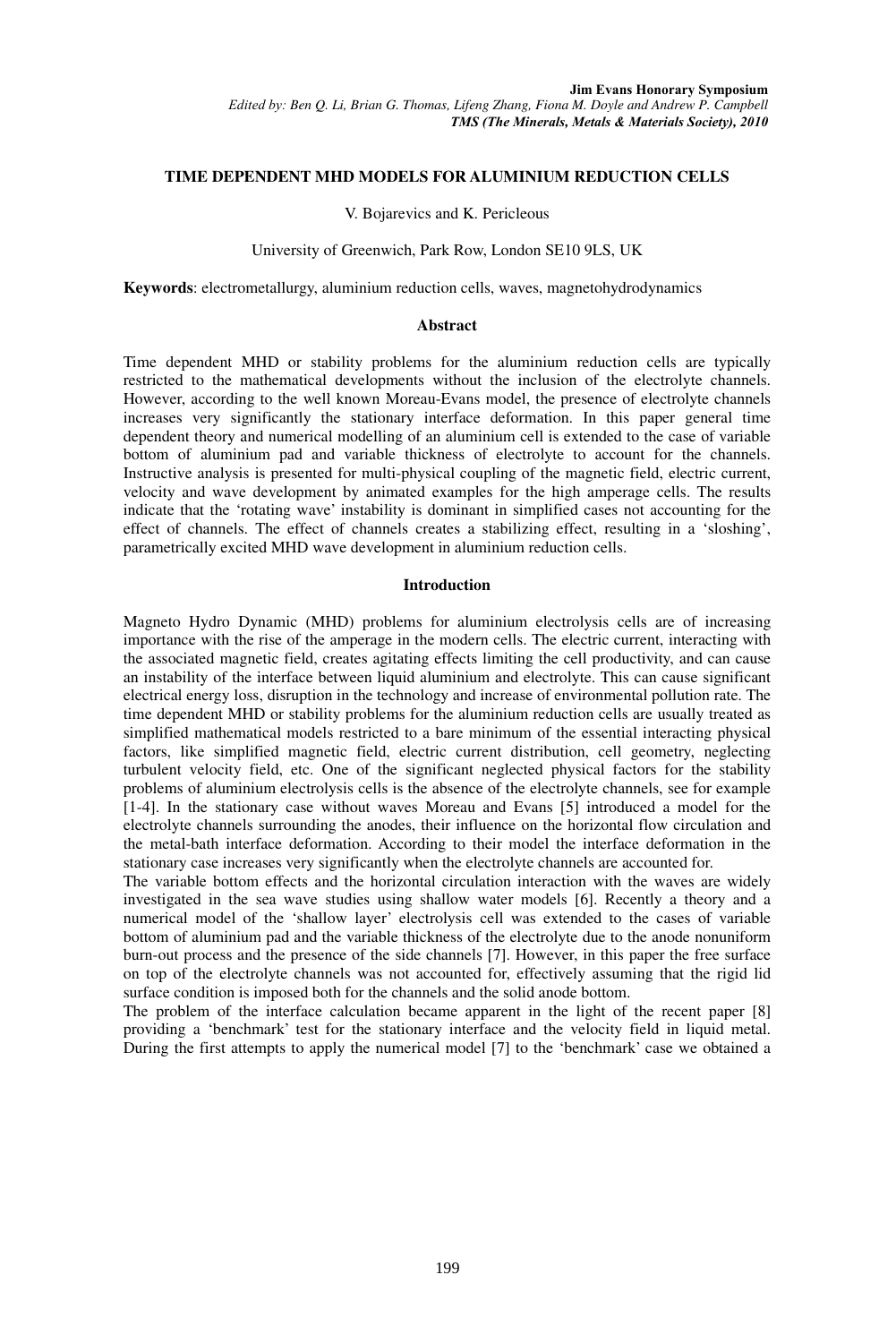good correspondence to velocity field and the electric current results, but the interface shape initially was quite different from that presented in [8]. Therefore we reconsidered the theory by including the free surface effects for the bath filled deep channels, effectively extending the Moreau-Evans model to the non-stationary case. The new version is directly applicable to the previous full nonlinear wave model and the dynamic interaction with the electromagnetic field as it is implemented in the MHD numerical code suitable for commercial high amperage cell modelling.

## **New model for the time dependent interface**

In the present extension of the 'shallow water' theory for variable depth of two fluid layers with a common interface we will assume that the layer deformation is small, except for the channels whose effect will be expressed as a hydrostatic 'connected vessels' principle. The shallow water model derivation starts with the assumption that for a small depth of fluid the vertical momentum equation reduces to quasi-hydrostatic equilibrium between the vertical pressure gradient ∇*p* and the gravity force ρ*g .* After integrating along the vertical coordinate *z*:

$$
p(x, y, z) - p(H) = -\rho g(z - H),\tag{1}
$$

where the reference height  $H(x, y, t)$  can be chosen to coincide with the common surface for both liquid layers – the unknown interface between the metal and the electrolyte layers. The gradient in the horizontal direction of the hydrostatic pressure distribution does not depend on vertical coordinate in the respective layer, as can be seen from (1). If the top surface of the bath layer is denoted as  $H_t$ , then the pressure at the top of channels covered by a rigid lid could be obtained by solving the horizontal momentum equations. However, if there is a free surface on top of the electrolyte channels, then  $p(H_t) = 0$ , and the pressure at the variable interface  $H(x, y, t)$  is related by the hydrostatic condition (1) at the local horizontal position:

$$
p(H) = \rho_2 g(H_t - H(x, y, t)),
$$
\n(2)

where for clarity we added the index '2' for the electrolyte properties. According to the Moreau & Evans [5], the top surface  $H_t$  in the channels is practically flat and equal in all the electrolyte channels. If the channels (side, middle and between the individual anodes) are sufficiently deep, say 2-3 or more times the average anode-cathode distance (ACD), then this hydrostatic pressure will be effectively dominating contribution in the whole electrolyte layer, similarly to 'connected vessels' principle. The electromagnetic force in the electrolyte will add only a smaller order of magnitude modification to this dominant hydrostatic pressure. From the equation (2) then follows an approximated leading order horizontal pressure gradient variation in the electrolyte at the variable interface *H(x,y,t)*:

$$
\partial_x p(H) = -\rho_2 g \partial_x H; \qquad \partial_y p(H) = -\rho_2 g \partial_y H. \tag{3}
$$

With these approximations for the pressure and its horizontal gradient in both shallow layers, we can express the horizontal momentum equations for the depth average non-dimensional quantities. Initially we will consider the stationary case only. The Moreau & Evans model [5] is based on the linear equations for the two fluid layers:

$$
0 = -\partial_j p - \mu \hat{u}_j + \hat{f}_j; \qquad \partial_j \hat{u}_j = 0, \qquad (4)
$$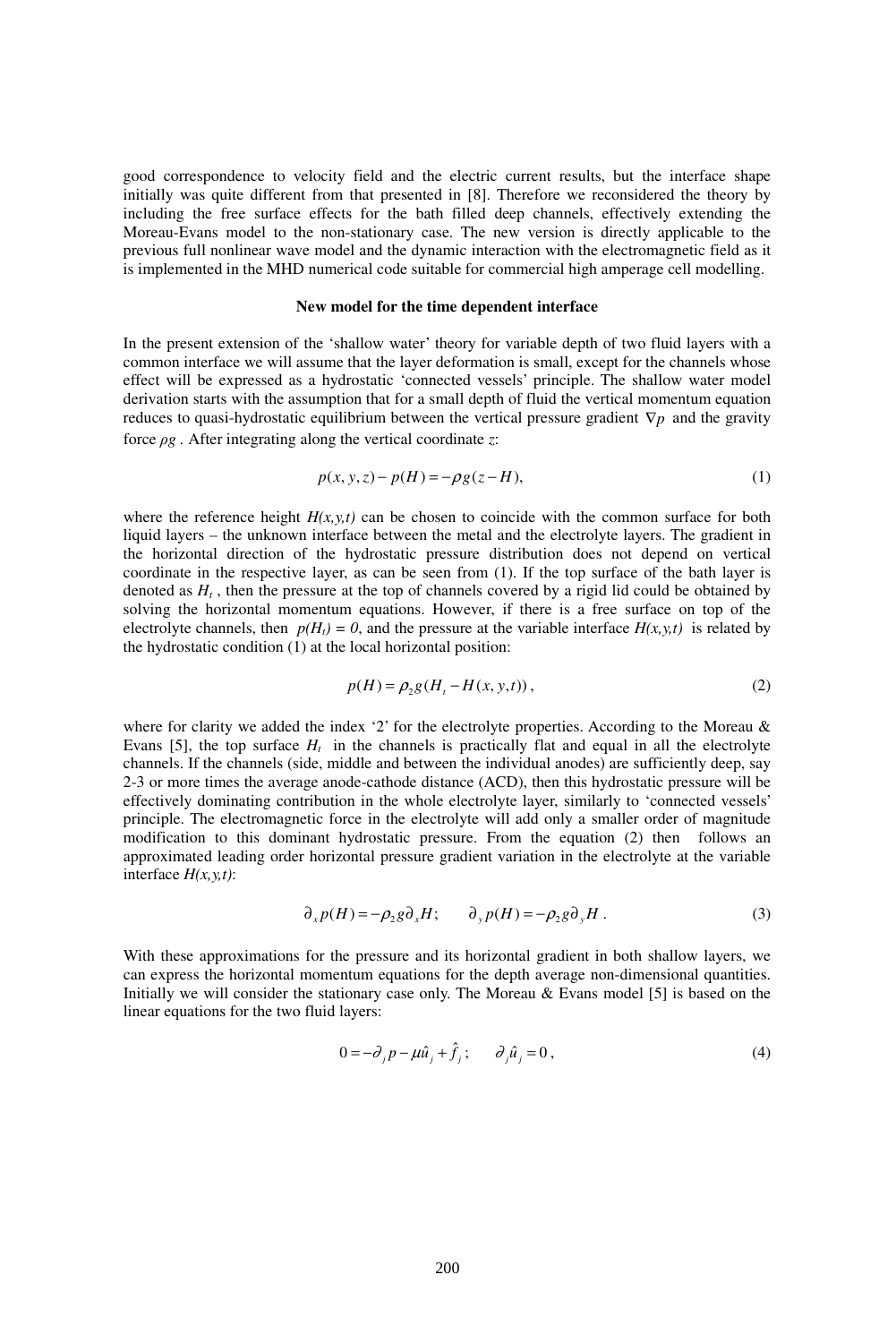where the indexes  $j = (1 \text{ or } 2)$  represent respectively x and y coordinates, the summation over repeated indexes *j* means the divergence free depth average velocity field. After substituting the depth independent pressure gradient from (3), the horizontal momentum equations are

$$
0 = -\partial_j p(H) - \rho_i g \partial_j H - \mu \hat{u}_j + \hat{f}_j . \tag{5}
$$

The common pressure  $p(H)$  at the interface can be eliminated by taking the difference between the equations in the two layers, characterized each by the respective index:  $i=1$  (aluminium) and  $i=2$ (electrolyte). The unknown interface shape will be determined by solving the resulting equations coupled to the velocity field. When the channels are absent, the friction coefficient  $\mu$  can be assumed as a constant in each layer, and the equation (5) gives the second order equation for the interface:

$$
(\rho_{\scriptscriptstyle 1}-\rho_{\scriptscriptstyle 2})g\partial_{_{jj}}H = \partial_{_{j}}(\hat{f}_{\scriptscriptstyle j1}-\hat{f}_{\scriptscriptstyle j2})\ . \tag{6}
$$

The boundary conditions are derived from (5) using zero normal velocity condition at the cell walls. However, in the presence of the bath channels the approximation of a constant friction coefficient is not valid, dropping sharply to a very low value in the channels. Therefore the divergence operator applied to (5) will not eliminate the velocity field from the interface equation. The coupling to the intense velocity near the channels can be eliminated, to the hydrostatic approximation accuracy discussed previously (3). Applying the hydrostatic pressure gradient (3) directly in the equation (5) for the aluminium  $(i = 1)$  layer only:

$$
0 = -(\rho_1 - \rho_2) g \partial_j H - \mu_i \hat{u}_{1j} + \hat{f}_{1j}.
$$
 (7)

The continuity of the pressure at the interface is already satisfied by choosing the pressure  $p(H)$  at the common interface. The bottom friction coefficient in the aluminium is constant according to the Moreau & Evans model, and the divergence of (7) gives the stationary interface equation in the case with deep electrolyte channels having free top surface:

$$
(\rho_1 - \rho_2) g \partial_{jj} H = \partial_j (\hat{f}_{j1}) \tag{8}
$$

The horizontal circulation velocities, driven by the rotational part of the electromagnetic force, can be calculated by solving the momentum equations in the two layers. Additionally in a more general approach, the 2-equation (e.g. *k-*ε ) turbulence model can be applied for the horizontal turbulent momentum diffusion (the effective viscosity). We will not consider here this part of the theory (see [7]), instead focusing on the time dependent interface evolution equation.

Taking into account the hydrostatic pressure distribution in the presence of the channels for the full time dependent interface equation stated previously in [7], we have the non-linear wave equation for the aluminium-electrolyte interface  $H(x, y, t)$  with the variable bottom  $H_b(x, y)$  and top  $H_t(x, y)$ :

$$
\left(\frac{\rho_{1}}{H-H_{b}}+\frac{\rho_{2}}{H_{1}-H}\right)\partial_{u}H+\left(\frac{\rho_{1}\mu_{1}}{H-H_{b}}+\frac{\rho_{2}\mu_{2}}{H_{1}-H}\right)\partial_{i}H-(\rho_{1}-\rho_{2})g\partial_{ij}H
$$
\n
$$
=\partial_{j}(-\hat{f}_{j1})-\frac{1}{2}(H-H_{b})\partial_{jj}\hat{f}_{z1}-[\rho_{i}\partial_{j}(\hat{u}_{k1}\partial_{k}\hat{u}_{j1})-\rho_{2}\partial_{j}(\hat{u}_{k2}\partial_{k}\hat{u}_{j2})]
$$
\n(9)

The linear stability models can be recovered from (9) by excluding the nonlinear horizontal velocity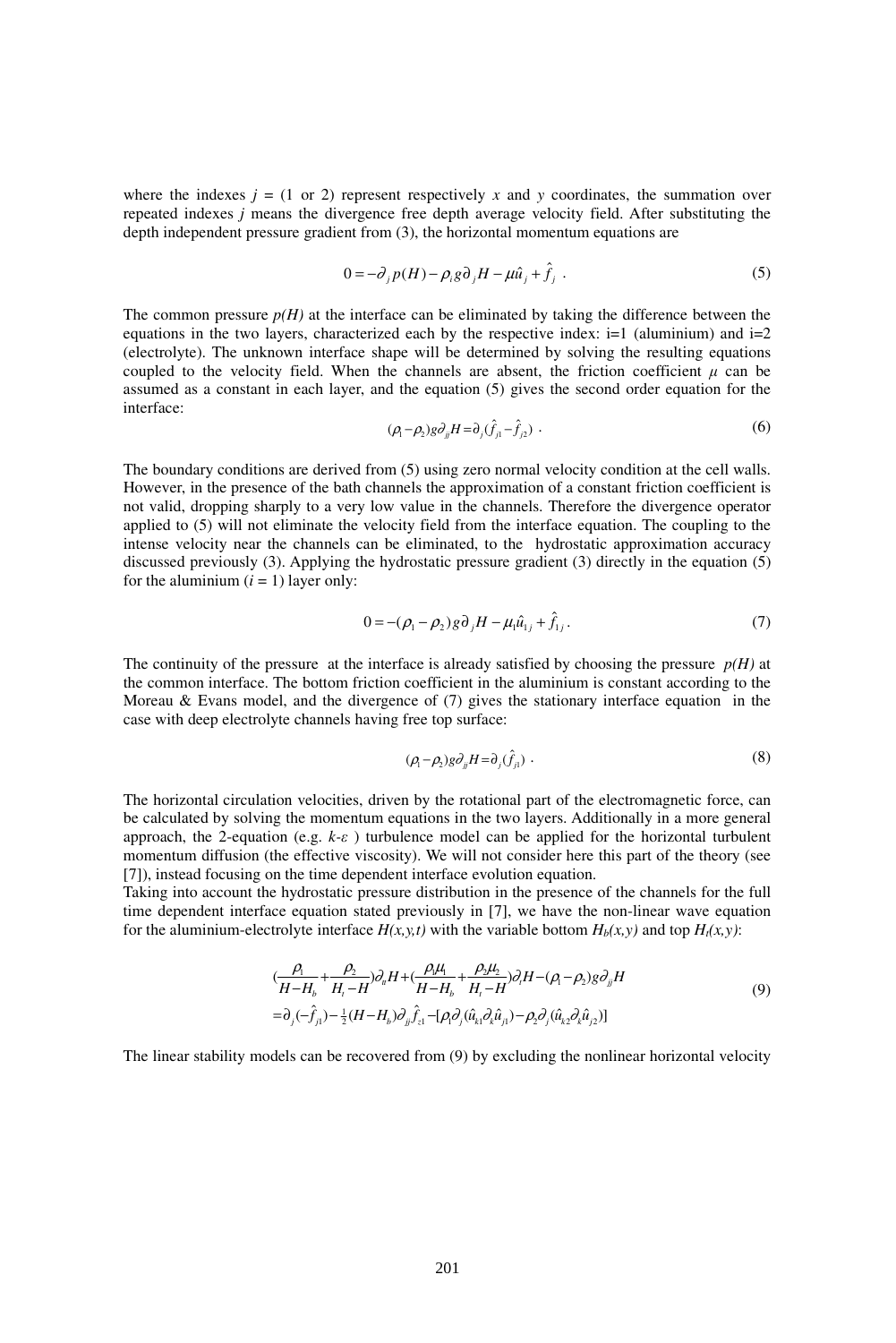term (containing the rotational and potential parts), the vertical electromagnetic force component  $f<sub>z</sub>$ contribution, and assuming the  $H_b$  and  $H_t$  as constants. The nonlinear equation (9) extends the wave description to the cases of variable top and bottom, in the presence of electrolyte channels. The complexity of any practically usable MHD model arises from the coupling of the various physical effects: fluid dynamics, electric current distribution, magnetic field and thermal field. Magnetic field in an aluminium cell is created by the currents in the cell itself and from the complex bus-bar arrangement around the cell, in the neighboring cells and the return line, and by the effect of cell construction steel magnetization. The general MHD model, presented previously in [7] and references therein, accounts for the time dependent coupling of the current and magnetic fields with the bath-metal interface movement. The magnetic field from the currents in the full bus-bar network is recalculated at each time step during the dynamic simulation using the Biot-Savart law.

# **Numerical results for 180 kA and 500 kA cells**

The numerical solution of the described MHD model uses a mesh of 128x64x2 and a spectral function representation for each fluid layer. This ensures sufficient accuracy of solution, while permitting to re-compute the time dependent distribution of electromagnetic and velocity fields in a reasonable computational time. The numerical model was successfully tested [9] against the 'benchmark' test [8] regarding the stationary fields. The test involved an assumed distribution of stationary electric current supply to the top and bottom of the liquid and a given magnetic field. For a more realistic case, similar to many commercial cells, we will present a comparison of two cases with the full bus-bar arrangement around the cell, accounting for the time variation of the electric currents and magnetic field. The bus arrangement is presented in the Figures 1 and 2 showing side by side comparison of the two cells: a relatively small 180 kA and much larger 500 kA cells. The cells are arranged side by side in the full pot-line with a return line. Only the active simulation cell is shown, but the magnetic field from the adjacent cells is included in the full simulation. The other noticeable feature of the model is the presence of the steel shell made of magnetizible material, which is fully accounted for by a finite element discretization and iterations over the user prescribed non-linear magnetization curve. The computed magnetic field is 3-dimensional and changes in time if the electric currents fluctuate with the waves at the electrolyte-metal interface. The computed magnetic field at the top and bottom of liquid metal for the smaller 180 kA cell is shown in Figures 3 and 4, which demonstrates the importance of the depth dependence of the magnetic field in the fluid layer.



**Figure 1.** Left: busbar arrangement for the 500 kA cell generated by the numerical model. **Figure 2.** Right: busbar arrangement for the 180 kA cell shown to the same scale as in Figure 1.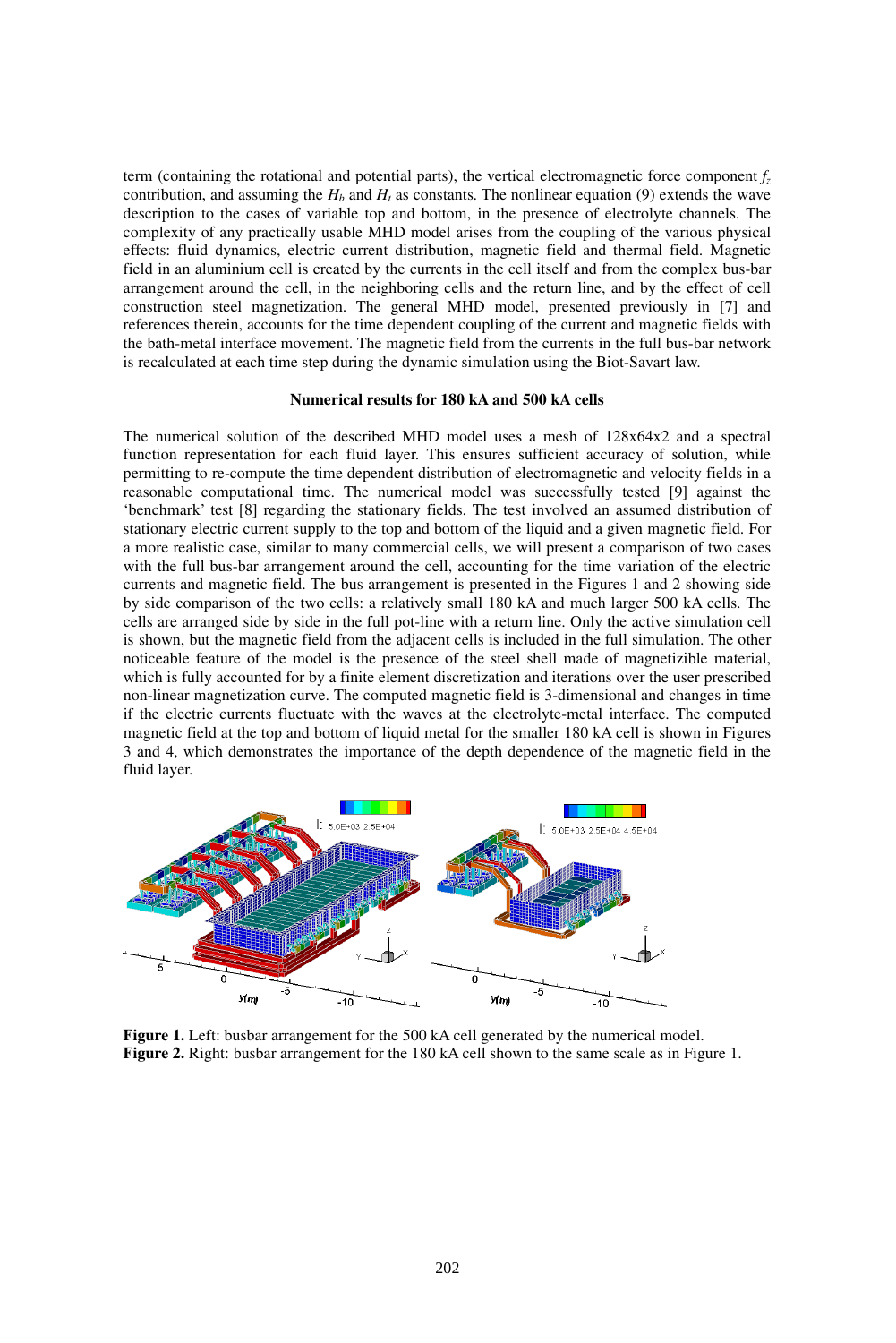

**Figure 3.** Magnetic field at the top of liquid metal for 180 kA cell.



**Figure 4.** Magnetic field at the bottom of liquid metal for 180 kA cell.



**Figure 5.** The electric current in liquid electrolyte with the channels at initial stage for 500 kA cell.



**Figure 6.** The computed electric current in liquid electrolyte with the channels at later stage of wave development with the anode burn-out activated for 500 kA cell.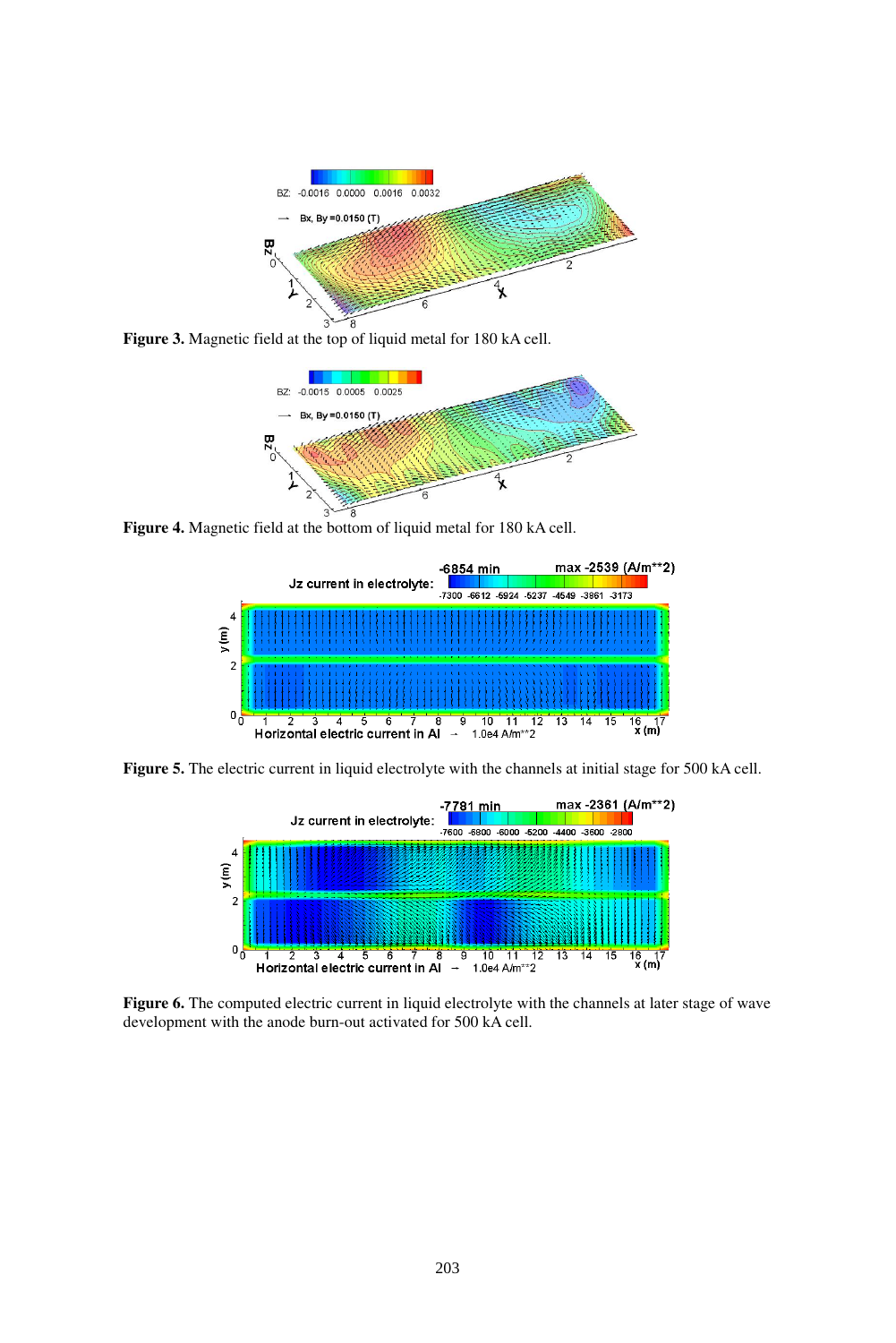

**Figure 7.** The computed anode bottom in contact to the liquid electrolyte with the channels for 500 kA cell after the burn-out option is activated.

The electrolyte channels affected significantly the electric current distribution in the electrolyte layer is, as can be seen from the Figure 5. In addition to that, when the metal-electrolyte interface is deformed or in a wave development process, this is instantaneously reflected in the electric current distribution as shown in the Figure 6. The usual argument, that the electric current distribution will be smoothed out with the anode bottom acquiring the shape of the time average interface shape, is true only partially because of the time dependent nature of the wave process. The numerical model includes the option to account for the anode bottom burn-out according to the time-average or stationary interface shape (Figure 7).

The electromagnetic force distribution as computed for the electric current and the resulting magnetic field shows that the overall force distribution and magnitude are quite similar in both fluid layers. There is practically a balance between the 'pinching' effects of the forces in the two layers. Therefore it is not surprising to find for the case without the effect of the electrolyte channels that the interface deformation is very small and slightly inflected in the middle (because of a slightly larger force concentration in electrolyte), as shown in the Figure 8. A strikingly different interface deformation (Figure 9) is obtained when using the model equation (8), or even (9), with the hydrostatic pressure dominating in the electrolyte. The result is validated by the published 'benchmark' results [8,9].



**Figure 8.** (Left) The computed metal-bath shape for 180 kA cell without the open channel effect. **Figure 9.** (Right) The computed metal-bath shape for 180 kA cell with the open channel effect.

For further tests the velocity fields were computed. The computed velocity in the electrolyte [9] is very similar qualitatively to that predicted by Moreau & Evans [2], clearly showing the effects of the intense recirculation in the channels. The flow is sufficiently intense and develops significant turbulence, which leads to a redistribution of the velocity field. The established velocity field for the aluminium layer [9] is very similar to that predicted in [8] as a part of the 'benchmark' tests. The full MHD time dependent code includes continuous coupling of the electrodynamic and hydrodynamic fields. The horizontal electric currents in the liquid metal affect the magnetic field, making it 3-dimensional and different at the top and bottom of the metal layer (Figures 3 and 4).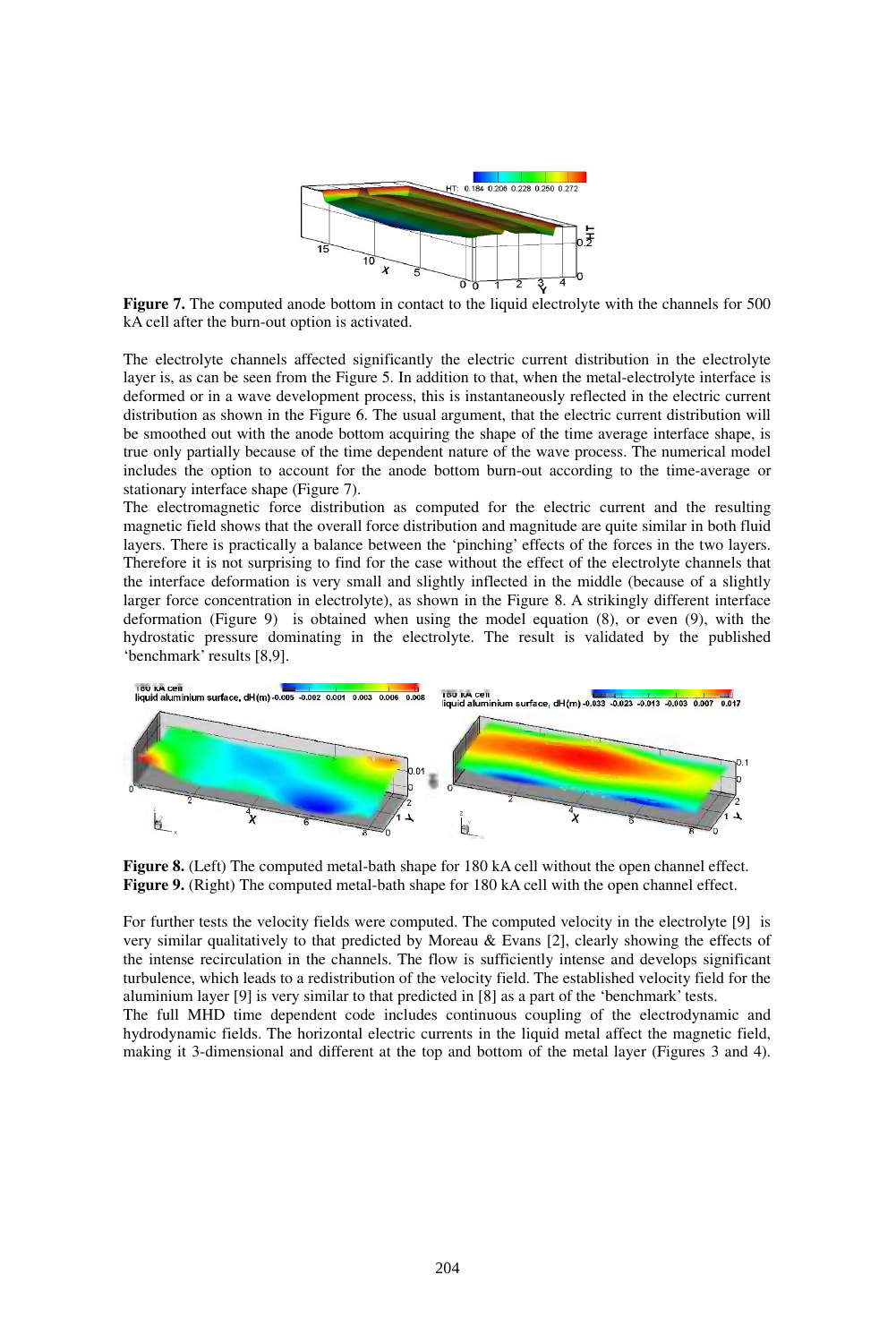Initially the deformation of the liquid metal surface is computed from the electric current given for a flat interface, with or without the effect of electrolyte channels, leading to what is usually assumed to be a 'stationary' interface. The time development of the coupled fields shows that the waves are initiated and may continue to grow in amplitude or are gradually damped depending on the distribution of the magnetic field in a particular cell. The cases without the inclusion of the electrolyte channels demonstrate that the instability sets in more easily, and in the extreme case the time when the wave crest reaches the anode bottom is shorter (Figure 10). The instability type in the case without the channels is the classical rotating wave (see Figures 8 and 11) , as described in the theoretical papers [1-4]. The presence of the electrolyte channels changes the instability type, which resembles more a 'sloshing' wave constrained along the middle longitudinal line of the cell (Figures 9 and 12). The magnetic field for the 500 kA cell is better optimized for the stability purpose, therefore the waving is of a smaller amplitude and not growing with time (Figure 13). The effect of the electrolyte channels is similar as in the smaller 180 kA cell: the channels increase the stationary deformation, but make the cell significantly more stable to the waves. An important observation is also deduced when running the full case with the time varying magnetic field. This case demonstrates the additional stabilizing effect of the magnetic field self-adjustment to the wave induced electric current redistribution. If the full 3-dimensional magnetic field is kept fixed as computed initially for the 'stationary' interface, as in many previous studies, the cell is far less stable.



**Figure 10.** Different type of instability when the channels and steel are accounted in 180 kA cell.



**Figure 11.** The computed metal-bath shape for 500 kA cell without the open channel effect.



**Figure 12.** The computed metal-bath shape for 500 kA cell with the open channel effect.